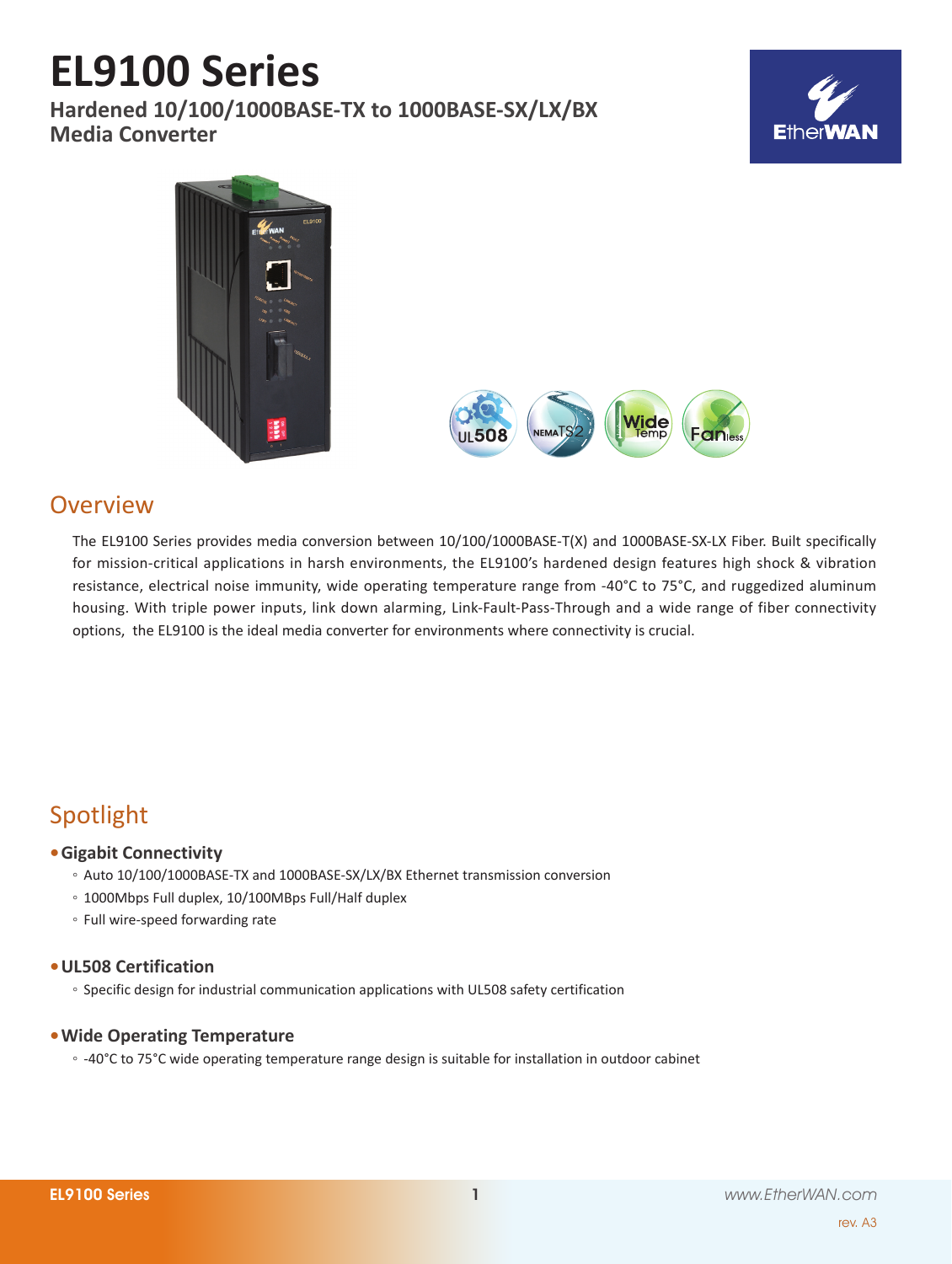### Hardware Specifications

#### **Technology**

- **Standards**
- • IEEE802.3 10BASE-T
- • IEEE802.3u 100BASE-TX
- • IEEE802.3ab 1000BASE-T
- • IEEE802.3z 1000BASE-SX/1000BASE-LX
- • IEEE802.3x full duplex and flow control

#### **Forward and Filtering Rate**

• 1,488,100pps for 1000Mbps

#### **Processing Type**

- Auto Negotiation
- • Half duplex back-pressure and IEEE802.3x full-duplex flow control
- • Auto-MDI/MDIX

#### **Power**

#### **Input Voltage**

- 12 to 48VDC (Terminal Block)
- 12VDC (DC Jack)

#### **Power Consumption**

• 7.68W Max, 0.16A @ 48VDC

#### **Protection**

- • Overload current protection
- Reverse polarity protection

#### **Mechanical**

#### **Casing**

- • Aluminum Case
- IP30

#### **Dimensions**

• 50mm (W) x 110mm (D) x 135mm (H) (1.97" (W) x 4.33" (D) x 5.31" (H))

#### **Weight**

• 0.8Kg (1.76lbs.)

#### **Installation**

• DIN-Rail (Top hat type 35mm), Panel, or Rack mounting

#### **Interface**

#### **Ethernet Port**

- 10/100/1000BASE-TX: 1 port
- 1000BASE-SX/LX/BX: 1 port

#### **LED Indicators**

- • Per Unit: Power1 Power2 Power3
	- LFPT
- 

#### 100M

• Per 1000SX/LX/BX Port: Link/Act

#### **DIP Switch**

- • No.1: LFPT on/off
- No.2: Alarm for copper port on/off
- • No.3: Alarm for fiber port on/off
- • No.4: Auto-negotiation for fiber port on/off

#### **Alarm Contact**

• Relay contact rating with current 1A @ 30VDC, 0.5A @ 120VAC

#### **Environment**

#### **Operating Temperature**

• -40°C to 75°C (-40°F to 167°F) Tested @ -40°C to 85°C (-40°F to 185°F)

#### **Storage Temperature**

• -40°C to 85°C (-40°F to 185°F)

#### **Ambient Relative Humidity**

• 5% to 95% (non-condensing)

#### **Regulatory Approvals**

#### **ISO**

• Manufactured in an ISO 9001 facility

#### **EMI**

**FCC Part 15B Class A VCCI Class A EN 55022 EN 61000-3-2 EN 61000-3-3 EN 61000-6-4 Safety**

#### **UL 508**

**EMS**

#### **EN 61000-6-2**

- EN 61000-4-2 (ESD Standards)
- EN 61000-4-3 (Radiated RFI Standards)
- EN 61000-4-4 (Burst Standards)
- EN 61000-4-5 (Surge Standards)
- EN 61000-4-6 (Induced RFI Standards)
- EN 61000-4-8 (Magnetic Field Standards)

**Environmental Test Compliance**

#### **IEC 60068-2-6 Fc (Vibration Resistance)**

#### **IEC 60068-2-27 Ea (Shock)**

#### **FED STD 101C Method 5007.1 (Free fall w/ package)**

**Industrial Compliance**

#### **NEMA TS2**

Fault

• Per 10/100/1000BASE-TX Port: Link/ACT

#### 1000M

Full-duplex/Collision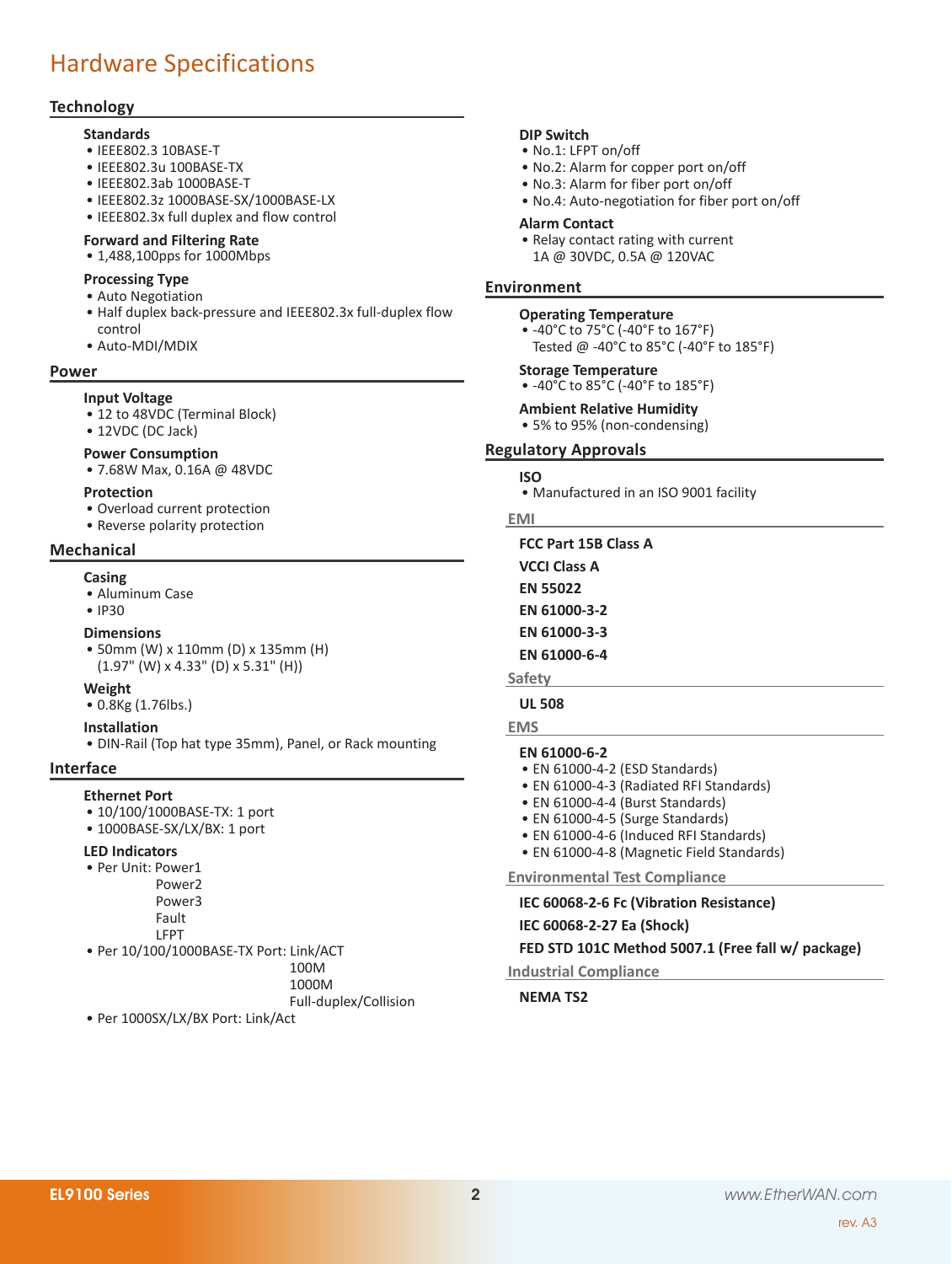### Application Diagram



### Dimensions